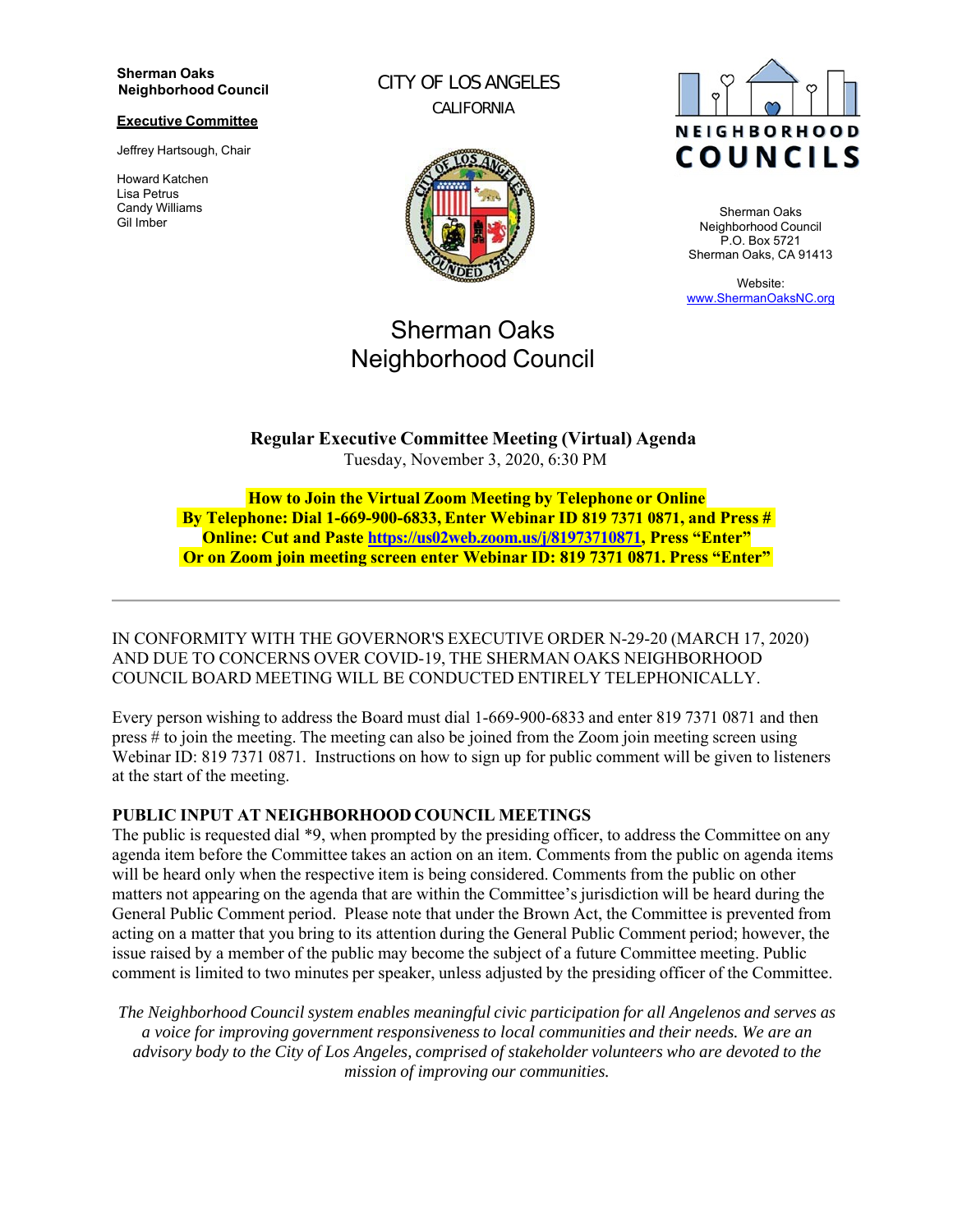Sherman Oaks Neighborhood Council Regular Executive Committee Meeting Agenda, Tuesday, November 3, 2020, 6:30 PM Page 2

- **1. Call to Order** Jeffrey Hartsough, President
- **2. Roll Call**
- **3. ADMINISTRATIVE MOTIONS,** Action item. Vote required.
	- a. A motion to approval of the Minutes of the October 12, 2020 Executive Committee Meeting.
- **4. Comments by Public Officials**
- **5. President's Report**

# **6. Treasurer's Report/Finance Committee – Candy Williams, Treasurer**

- a. Monthly Expense Report
- b. Items for Board Consideration/Action
	- 1) SONC Monthly Expenditure Report (MER) for the period ending August 31, 2020
	- 2) Neighborhood Purposes Grant (NPG) for Valley of Change
	- 3) Neighborhood Purposes Grant (NPG) for North Valley Caring Services
	- 4) SONC Outreach Committee Request for Funds
- **7. Public Comments** Comments by the public on non-agenda items within the Executive Committee's jurisdiction.

# **8. Discussion and Possible Action**

- a. Responsiveness to the SONC community
- b. BONC Reports DONE budget; social media policy
- c. Open board and committee positions
	- 1) NC Elections and Preparation SONC Elections May 11, 2021
	- 2) A motion to rescind of the nomination, made at the August 4, 2020 Executive Committee meeting, of Tom Materna as a member of the Traffic and Transportation Committee at the request of the Traffic and Transportation Committee Chair.
- **9. Agenda Items for the November 9, 2020 SONC Board Meeting**
- **10. Executive Committee Announcements**
- **11. Adjournment**